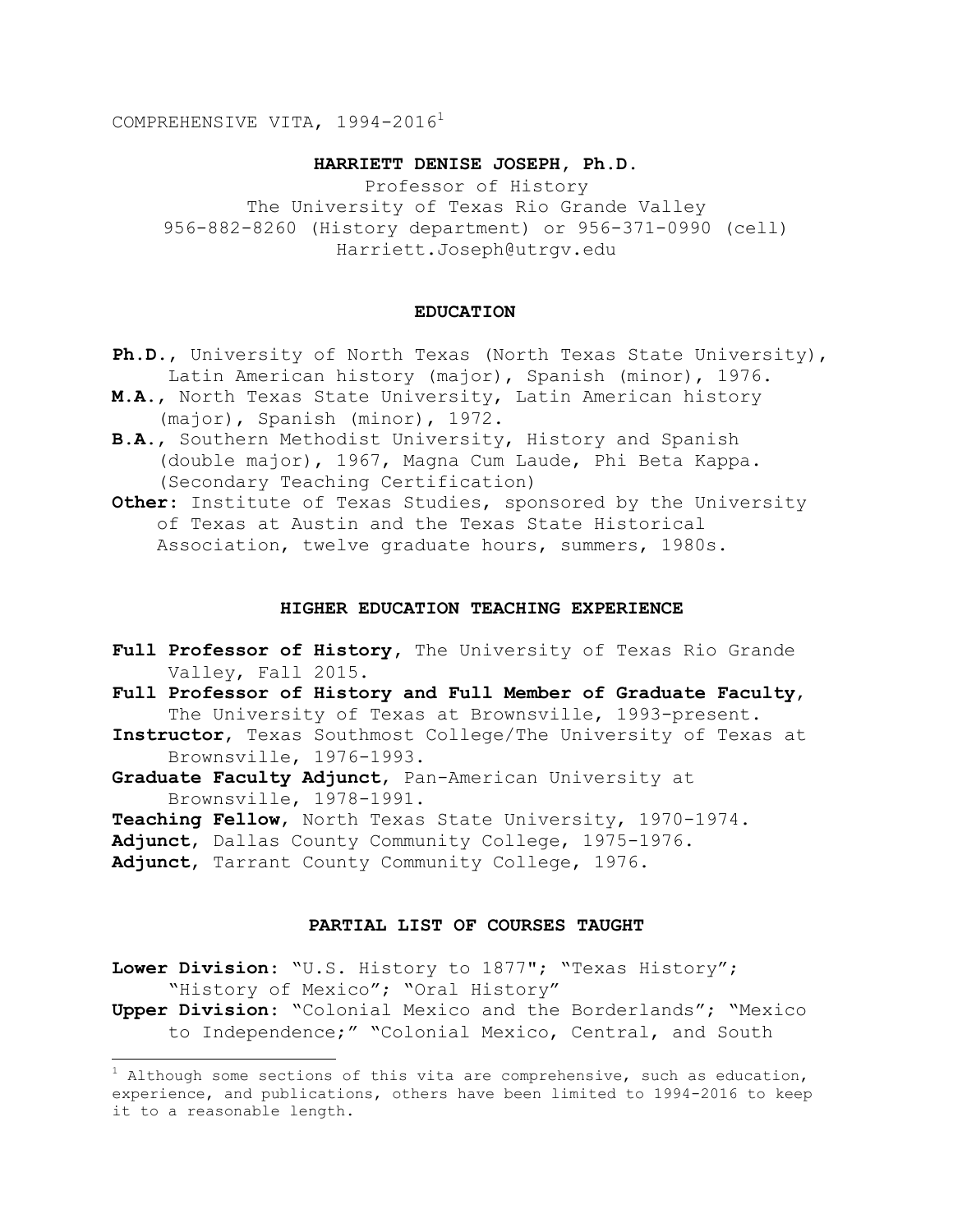America"; "Texas History," "Colonial and Revolutionary America"

**Graduate**: "Spanish Texas"; "The Conquest of Mexico"; "Nineteenth Century Mexico"

### **PUBLICATIONS**

- **Book Review,** *Leaders of the Mexican American Generation: Biographical Essays*, ed. by Anthony Quiroz, University Press of Colorado, 2015, **submitted to** *Southwestern Historical Quarterly***, January 10, 2016.**
- **Book Chapter**, **"'Gente Decete': Tejanos Jovita González and Edmundo E. Mireles," co-authored with Alix Reviere And Jordan Penner, in** *This Corner of Caanan: Essays in Honor of Randolph B. Campbell*, edited by Richard McCaslin, Donald Chipman, and Andrew Torget, University of North Texas Press, 2013, pp 361-382. ISBN: 978-1-57441-503-2.
- **Review**, *Tejano Leadership in Mexican and Revolutionary Texas*, ed. by Jesús F. de la Teja, in *The Journal of Southern History*, vol. 77, no. 4 (November 2011).
- *Spanish Texas, 1519-1821***, Revised Edition, co-authored with Dr. Donald Chipman, University of Texas Press at Austin, 2010(367 pages). ISBN: 978-0-292-72130-2.** This revised edition of an award-winning work incorporates almost twenty years of new scholarship to provide comprehensive coverage of the period during which Texas was part of the Spanish empire.
- *Ruben Edelstein: A Life and History***, co-edited with Julie Edelstein-Best and Javier García, Border Press, 2010 (138 pages).** This custom-published book preserves the memoirs of a prominent Brownsville merchant, single-term mayor, noted philanthropist, and Jewish community leader.
- **Review,** *Cortina: Defending the Mexican Name in Texas*, by Jerry Thompson, in *Military History of the West*, 2008.
- **Review,** Jewish Roots in Southern Soil, by Marcie Ferris, Mark Greenberg, and Eli Evans, in *Southwestern Historical Quarterly*, 2007.
- **Review**, *Jewish Life in the America West: Perspectives on Migration, Settlement, and Community*, ed. by Ava Kahn, in *Southwestern Historical Quarterly*, 2005, pp 262-263.
- *Explorers and Settlers of Spanish Texas***, co-authored with Dr. Donald Chipman, University of Texas Press at Austin, 2001 (258 pages). ISBN: 0-292-71231-6**. Using a biographical approach to cover the history of Spanish Texas, this book was designed for use in secondary schools.
- **Review**, *Jewish Stars in Texas: Rabbis and Their Work*, by Hollace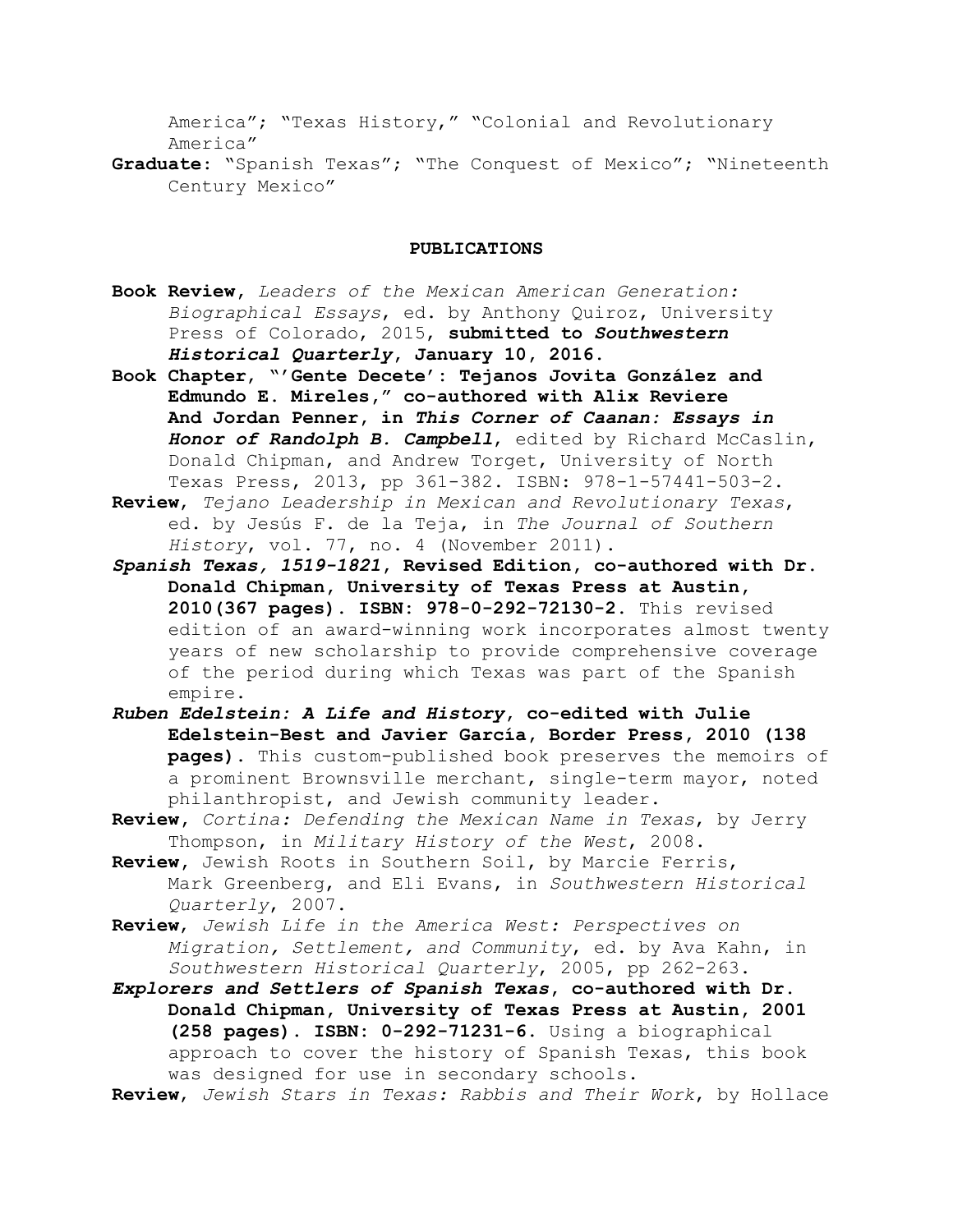Weiner, in *Southwestern Historical Quarterly*, vol. 104, no. 2 (October 2000), 329.

- *Notable Men and Women of Spanish Texas,* **co-authored with Donald Chipman, University of Texas Press at Austin, 1999 (359 pages). ISBN: 0-292-71217-0**. This award-winning scholarly work utilizes a biographical approach "to span almost three centuries of early Texas history" (Preface, xiii).
- *Papers of the Second Palo Alto Conference***, co-edited with Anthony Knopp and Douglas Murphy, National Park Service/Department of the Interior, 1997 (137 pages). U.S. Government Printing Office: 1997-574-500/65025.** The book contains papers in English and Spanish from a bi-national conference on the war between Mexico and the United States, including causes and consequences.
- **"The Helping Hand,"** *Borders Review***, vol. 3, no. 1 (Spring 1995), The University of Texas at Brownsville and Texas Southmost College, 34-37. ISSN: 1068-2791.**
- *An American History Reader***, vols. 1 and 2, ed. by Social Science Department, The University of Texas at Brownsville, American Heritage Custom Publishing Co., 1994.** Readings' books used by adjuncts and some full-time faculty at UTB for required U.S. history survey courses from 1994-2013.
- **"Sam Perl: Mr. Friendship and Mr. Temple Beth-El of Brownsville, Texas, co-authored with Sondra Shands,** *Locus: An Historical Journal of Regional Perspectives on National Topics***, vol. 5, no. 2 (Spring 1993), University of North Texas Press, pp 145-161. ISSN: 0898-8056.**
- **"The French and German Communities in Brownsville," co-authored with Milo Kearney,** *Journal of the American Studies Association of Texas***, 1992.**
- **"The Brownsville Jewish Community,"** *Still More Studies in Brownsville History***, ed. by Milo Kearney, University of Texas--Pan-American at Brownsville, 1991.**
	- **"A Tribute to Sam Perl,"** *More Studies in Brownsville History***, ed. by Milo Kearney, Pan-American University at Brownsville, 1989.**
- **Review,** *Stolen Heritage: A Mexican-American's Rediscovery of His Family's Lost Land Grant*, by Abel Rubio, in *Journal of Southern History*, vol. 5, no. 1 (February 1988, pp 141- 142.
- **"History of Temple Beth-El, 1931-1982,"** *Studies in Brownsville History***, ed. by Milo Keaney, Pan-American University at Brownsville, 1986**.
- **"Church and State in Mexico, 1931-1936: An Overview,"** *Religion in Latin American Life and Literature***, eds. Lyle Brown and William Cooper, Baylor University Press, 1980.**
- **"Report on the Texas Southmost College Oral History Program,"**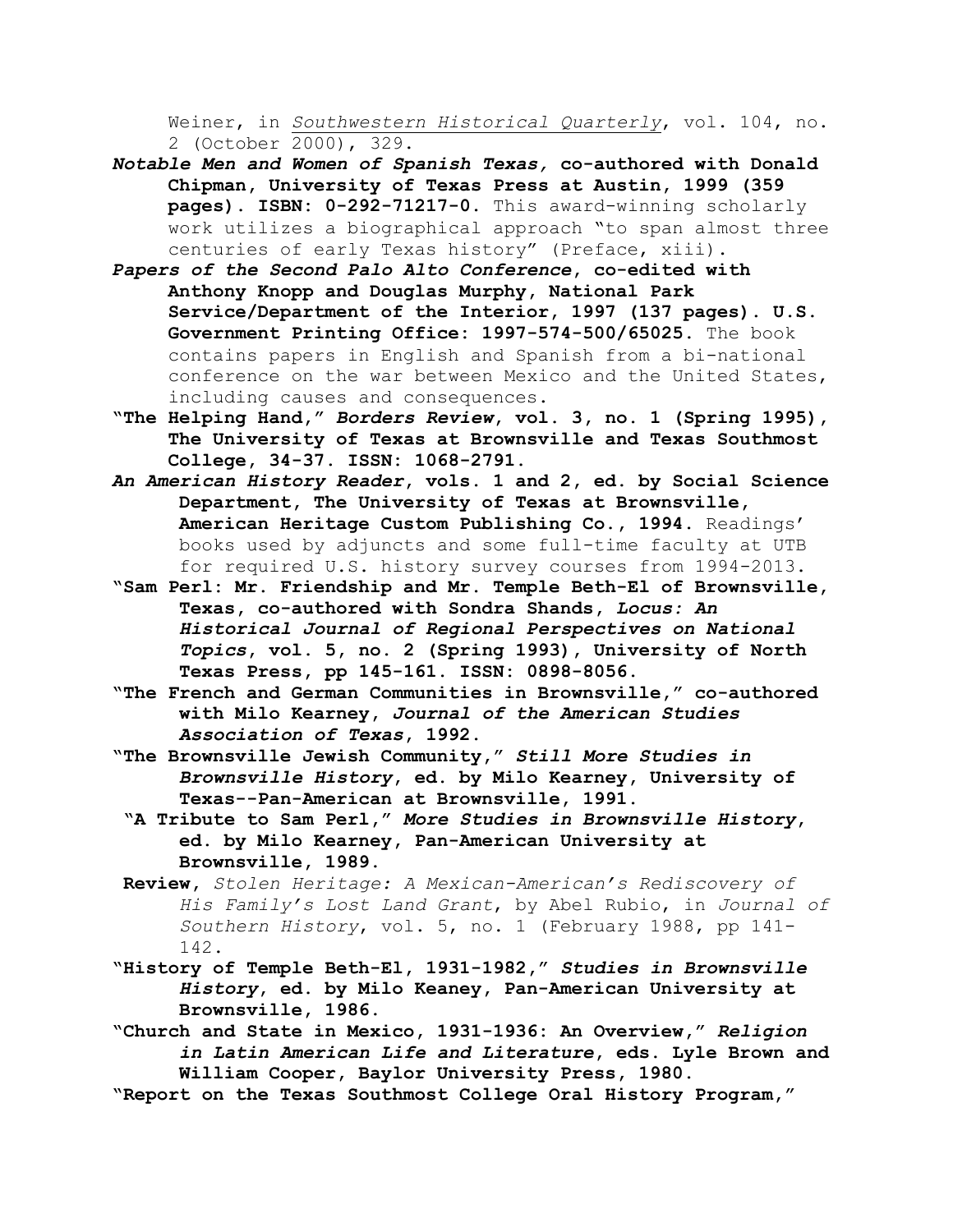*South Texas Journal of Research and the Humanities***, vol. 1, no. 2, 1977.**

#### **BOOK MANUSCRIPT**

**"From Santa Anna to Selena:** *Mexicanos* **and Tejanos in Texas History, 1821-2015," a 360+ page manuscript, is in the final stages of preparation for formal submission to the University of North Texas Press. After publishing a chapter from the manuscript and reading the prospectus, Director Ron Chrisman in 2014 wrote the following: "I do believe your manuscript would have an excellent chance at acceptance. I think there is a real need for your kind of book in the marketplace, both for scholarly and general readers."** The manuscript consists of biographical chapters that cover eleven notable Mexicans and Mexican-Americans in Texas history since 1821, as well as a preface, introduction, and conclusion. Special attention is given to the ways in which ethnicity affected their lives and the additional challenges that Hispanic women faced because of gender.

### **HONORS, AWARDS, AND GRANTS, 1994-2016**

- **ASPIRE Program, Who is Who among Professors @ UTB,** Professor of the Month, Aspire Newsletter, February 2015.
- **Expert of the Month**, Featured on University of Texas at Brownsville Website, June 2015.
- **Exceptional Merit Recipient,** University of Texas at Brownsville and Texas Southmost College, 2010.
- **Fred White Jr. Research Fellowship,** Texas State Historical Association, for best manuscript proposal for a book on Texas in the twentieth century, 2005.
- **Charter Member, Texas State Historical Association Distinguished Speaker Program,** Texas State Historical Association, 2005.
- **Exceptional Merit Recipient**, the University of Texas at Brownsville and Texas Southmost College, 2004.
- **Professional Development Leave**, the University of Texas at Brownsville. One semester leave to Conduct research for book manuscript on notable Mexicans and Mexican-Americans in Texas history from 1821 to the present. Fall 2004.
- **First Place Book Award for** *Notable Men and Women of Spanish Texas*, jointly awarded by the Texas Catholic Historical Society and the Texas Old Missions and Forts Restoration Association, Spring 2001.
- **Presidio La Bahia First Place Book Award for** *Notable Men and Women of Spanish Texas***,** awarded by Sons of the Republic of Texas, Fall 2000.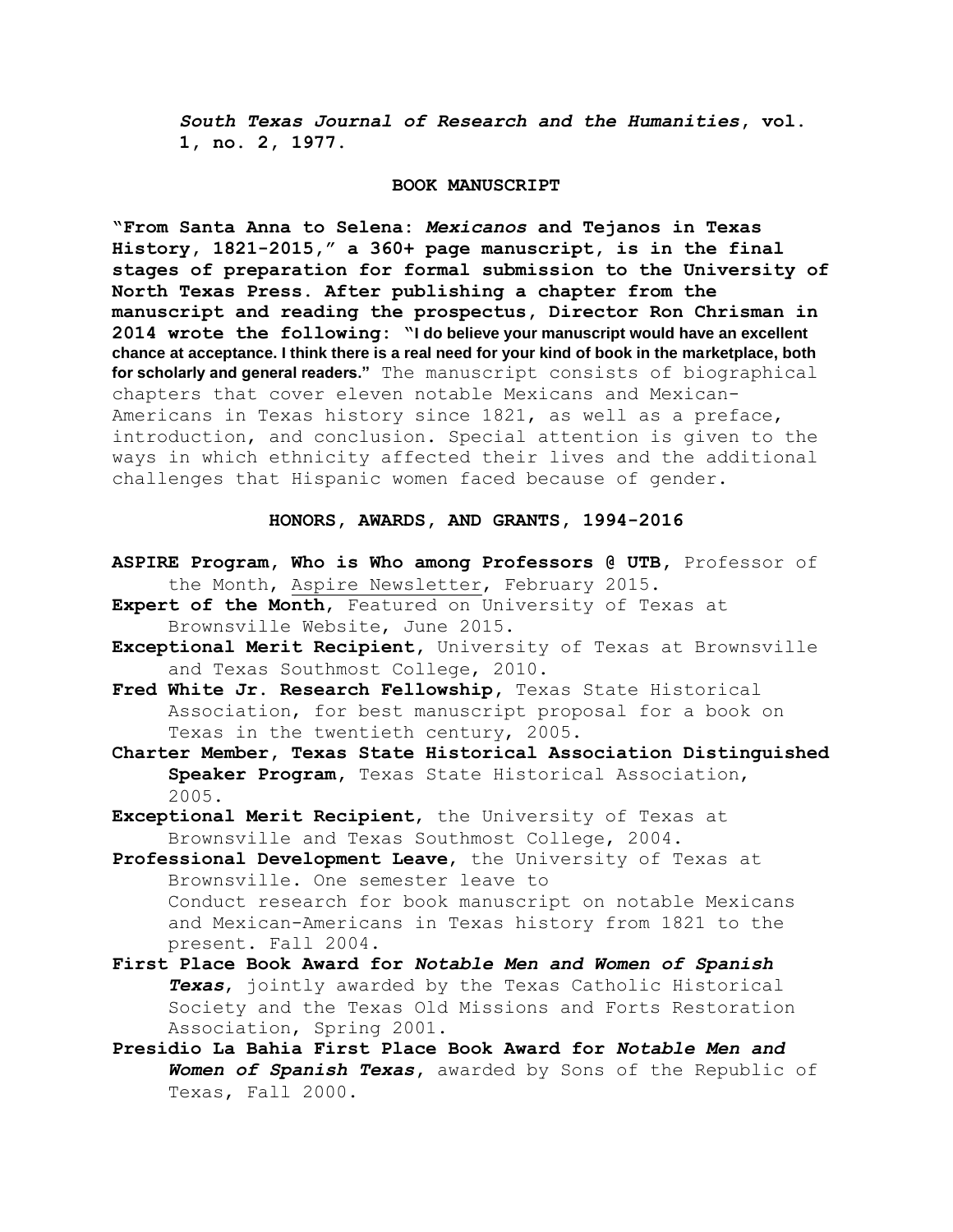- **Research Grant**, received by co-author for joint research project,"Explorers and Settlers of Spanish Texas," from the University of North Texas, 1999-2000. Funds were used to help defray costs of maps and illustrations for book published in 2001.
- **Recipient of Exceptional Merit**, The University of Texas at Brownsville and Texas Southmost College, 1999.
- **Piper Professor Nominee**, The University of Texas at Brownsville and Texas Southmost College, 1998-1999.
- **College of Liberal Arts Nominee for Piper Professor Award**, 1998- 1999 academic year.
- **Recipient of Exceptional Merit**, UTB/TSC, 1999.
- **UTB/TSC Piper Professor Nominee**, 1998-1999.
- **College of Liberal Arts Nominee for Piper Professor Award**, 1998- 1999.
- **Research Grant**, received by co-author for joint research project,"Notable Men and Women of Spanish Texas," from the University of North Texas, 1997-1998.
- **Research Enhancement Grant,** for point project with Donald Chipman, "Notable Men and Women of Spanish Texas," The University of Texas at Brownsville, 1995-1996.
- **Research Enhancement Grant,** for joint project with Dr. Donald Chipman, "Notable Men and Women of Spanish Texas," The University of Texas at Brownsville, 1994-1995.

**CONFERENCE/WORKSHOP/SYMPOSIUM ACTIVITIES, 1994-2016**

- **Presenter, "Adina De Zavala: The Angel of the Alamo," Texas Independence Celebration and Teacher In-Service Training,** Sponsored by Texas Heritage and Independence Celebration Association, Inc., San Benito, Texas, March 13, 2015
- **Presenter, "Alonso de León: Pathfinder," Teaching of History Conference,** sponsored by the Texas State Historical Association and the University of North Texas History Department, Denton, Texas, October 2013.
- **Presenter, "Spanish Exploration," Encountering Texas History Conference,** sponsored by the Texas State Historical Association and the Region 4 Education Service Center, Houston, Texas, August 12-13, 2013.
- **Presenter, "Antonio López de Santa Anna," Texas Revolutionary History Symposium for Teachers**, sponsored by the Texas Heritage Independence and Celebration Association, San Benito, Texas, March 8, 2013.
- **Commentator, Session on "Gender and Religion in Colonial Texas Borderlands," Annual Meeting of Texas State Historical Association,** Fort Worth, Texas, February, 2013.

**Presenter, "Spanish Colonization," Workshop for Secondary**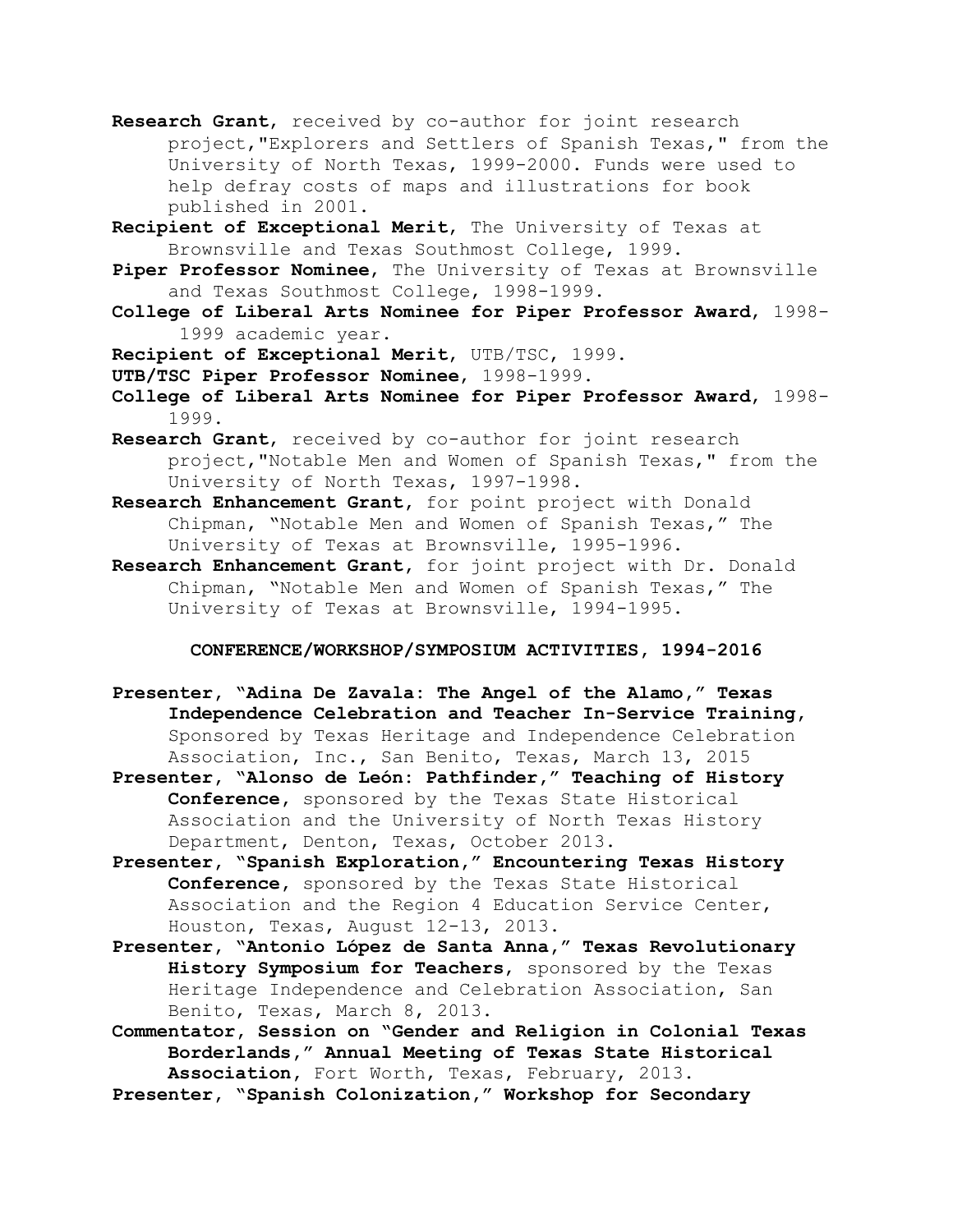**Teachers**, Sponsored by Texas Humanities and the University of Texas at Brownsville, Brownsville, June 2012.

**Presenter, "Juan and Erasmo Seguín," Texas History Teachers Workshop**, San Benito, Texas, March 2012.

**Chair, Panel, Rio Grande History Conference,** February 11, 2012.

- **Keynote Speaker and Panelist, Seminar on "The Legacies of Spanish Texas,"** sponsored by Senior University, Georgetown, Tx, April 2010.
- **Chair, Session on "The Peopling and Depopulation of Nacogdoches, 1779-1821," Annual meeting of the Texas State Historical Association,** March 2003.
- **Distinguished Lecturer on "Law in the Lives of Men and Women of Spanish Texas," for The Institute of Latin American Studies and the Department of Modern Languages at the University of Texas Pan-American,** November 2002.
- **Presenter, "Notable Men and Women of Spanish Texas," Annual Meeting of Las Porciónes Hispanic Genealogical Society,** September 2002.
- **Commentator, Session on "The Gulf Coast of Spanish Texas," Annual Meeting of the Texas State Historical Association,** March 2002.
- **Paper, "Adina de Zavala: Liberated Latina," Binational Conference on the Borderlands in Transition,** Texas A&M International University, November 2001. (Read by Dr. Anthony Knopp in my absence because of family illness.)
- **Presenter, "Mexico City: From Aztec Capital to Megalopolis," Teaching of History Conference,** sponsored by the College of Arts and Sciences at the University of North Texas and the American Historical Association, September 2000.
- **Speaker, "Notable Men and Women of Spanish Texas," Annual Meeting of Sons of the Republic of Texas,** Goliad, 2000.
- **Paper, "Athanase de Mézières: Troubled Indian Agent," Annual Meeting of the Texas State Historical Association**, March 1999.
- **Planning Committee, Binational Palo Alto Conference,** Spring 1998, Brownsville/Matamoros.
- **Commentator, Session on "The Rio Grande Valley after the Mexican War," Annual Meeting of the Texas State Historical Association,** March 1997. (Dr. Donald Chipman read my commentary, because I was on medical leave.)
- **Presenter, "Jews in Twentieth Century Brownsville," Conference on the Holocaust,** The University of Texas at Brownsville and Texas Southmost College, November 1996
- **Presenter, "What Is History? Getting Beyond the Facts," The Teaching of History Conference,** sponsored by the American Historical Association and the World History Association at the University of North Texas, October 1995.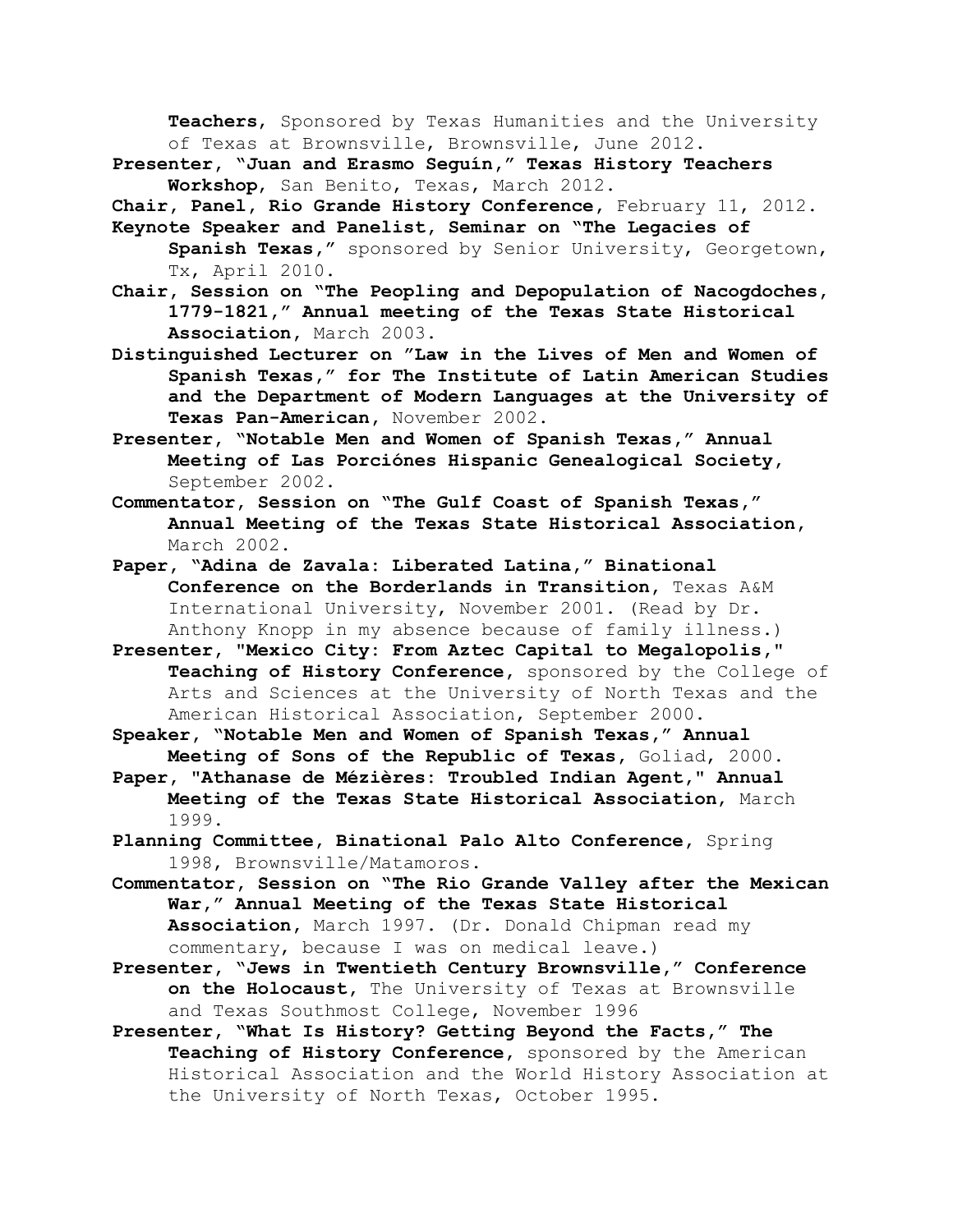- **Program Organizer, (All Sessions), Binational Conference on the War between the United States and Mexico**, Brownsville and Matamoros, 1995.
- **Planning Committee, Binational Conference on the War between the United States and Mexico,**Brownsville and Matamoros, 1995.
- **Program Organizer (All Sessions) Second Annual Palo Alto Conference**, Brownsville and Matamoros, February 1994.
- **Planning Committee, Second Annual Palo Alto Conference,**  Brownsville and Matamoros, February 1994.
- **Chair, Session on "Perceptions of the Mexican War," Second Annual Palo Alto Conference,** Brownsville and Matamoros, February 1994.

### **OTHER PROFESSIONAL ACTIVITIES, 1994-2016**

- *Handbook of Texas Online* **Advisory Committee,** to provide direction and oversight of online handbook, related curriculum materials, derivative print and online publications, fund raising, and related matters, Texas State Historical Association, 2001-present.
- **Resolutions Committee**, Texas State Historical Association, 2015 present.
- **Guest Speaker, "Challenges and Rewards of Researching Spanish Texas, Dr. David Fisher's Honor's Seminar**, UTB, February 2015.
- **Reader, "Heaven's Messengers and the Conquest of Mexico,"** book length manuscript by Donald Chipman, subsequently published by Stephen F. Austin University Press, 2014.
- **Quoted on back cover**, *Heaven's Messengers and the Conquest of Mexico*, Stephen F. Austin University Press, 2014.
- **Reviewer**, Radio Script, "Damián Massanet," for Humanities Texas, Original Voices, December 2012.
- **Reviewer**, Radio Script, "José Antonio Navarro," for Humanities Texas, Original Voices, December 2012.
- **Acknowledgements**, Elizabeth Schottenstein, dissertation, "Sam Perl," The University of Texas at Austin, 2011.

**Texas Jewish History Award Judge**, Texas History Day, sponsored by Texas State Historical Association, 2009.

- **Reader**, Southwestern Historical Quarterly, to determine suitability of article on "Texas Jews in the Civil War" for publication, 2008.
- **Reader**, for book length manuscript entitled "Lone Stars of David: The Jews of Texas," edited by Hollace Ava Weiner and Kenneth D. Roseman, Brandeis University Press, 2006.
- **Reader,** *Southwestern Historical Quarterly*, to determine suitability for publication of article on "Father Michael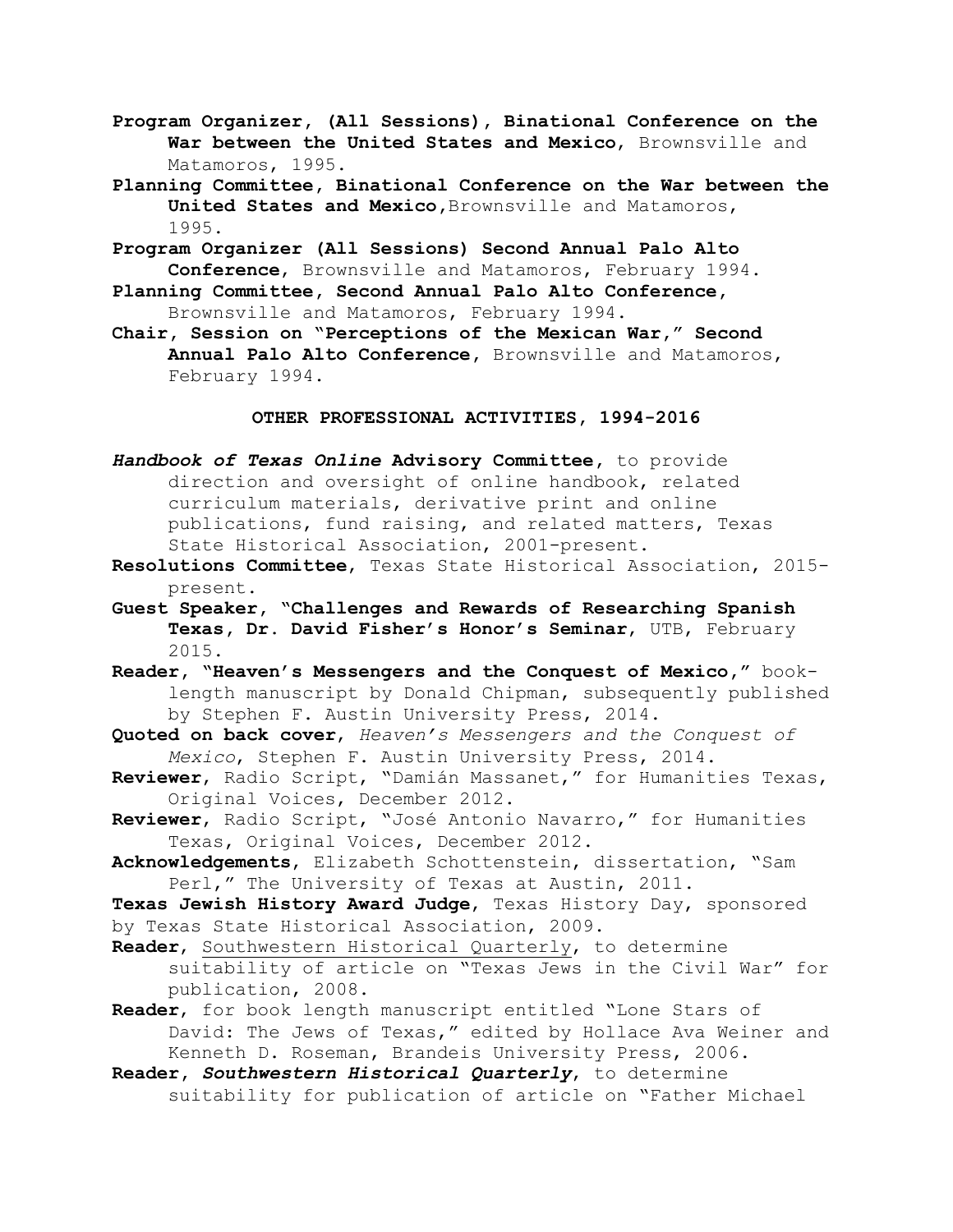Muldoon," Fall 2005.

- **Featured Speaker**, "Notable Men and Women of Spanish Texas: The Good, the Bad, and the Ugly," Georgetown Senior University, October 2004.
- **Reader**, credited in Acknowledgments by Randolph Campbell, Gone To Texas, Oxford University Press, 2003.
- **Reader**, credited in Acknowledgments by Robert Angell, *Texas Politics: The Legends of the Fall*, McGraw-Hill, 2003.
- **Reader**, for Donald Chipman, 2000-2003, for book-length manuscript "Children of the Emperor: Heirs of Moctezuma II," University of Texas Press, 2005.
- **Chair**, Fellowship Awards Committee, The Texas State Historical Association, 1999-2000.
- **Member**, Fellowship Awards Committee, The Texas State Historical Association, 1997-1999.
- **Reader**, proposed textbook on Texas history, Addison-Wesley Longman, 1997.
- Consultant for Texas Timeline Section of the 1996-1997 *Texas Almanac*, *Dallas Morning News*, 1996.
- **Chair, Leadership in Education Award Committee**, Texas State Historical Association, 1995-1996.
- **Member, Leadership in Education Award Committee**, Texas State Historical Association, 1993-1996.
- **Reader,** proposed textbook, "Texas: A History of Five Centuries," Harper-Collins, 1994.
- **Analytical Report Writer for Workshop on Philanthropy and the U.S.-Mexico Border,"** The Council on Foundations, Washington, D.C. (Workshop was held in Brownsville and Matamoros, 1994.)

# **UTB/TSC CAMPUS SERVICE, 1994-2016**

- **Member, Policies and Procedures Committee, UTRGV History Department,** 2015-2016.
- **Member, UTRGV History Department Search Committee for Ancient/Medieval Historian,** 2015-2016.
- **Alternate Member, UTRGV History Department Annual Review, Tenure, and Promotion Committee,** 2015-2016.
- **Member, UTRGV History Department Handbook Committee,** Spring 2015.
- **Member, UTRGV Search Committee for Dean of College of Liberal Arts,** Spring 2015.
- **Member, UTRGV History Department Search Committee for Ancient/Medieval Historian,** Spring 2015.
- **Member, Master's Comprehensive Exam Committee**, Cuauhtemoc Juárez, Spring 2015.
- **Member, "Traces to Remember" Holocaust Remembrance Committee**,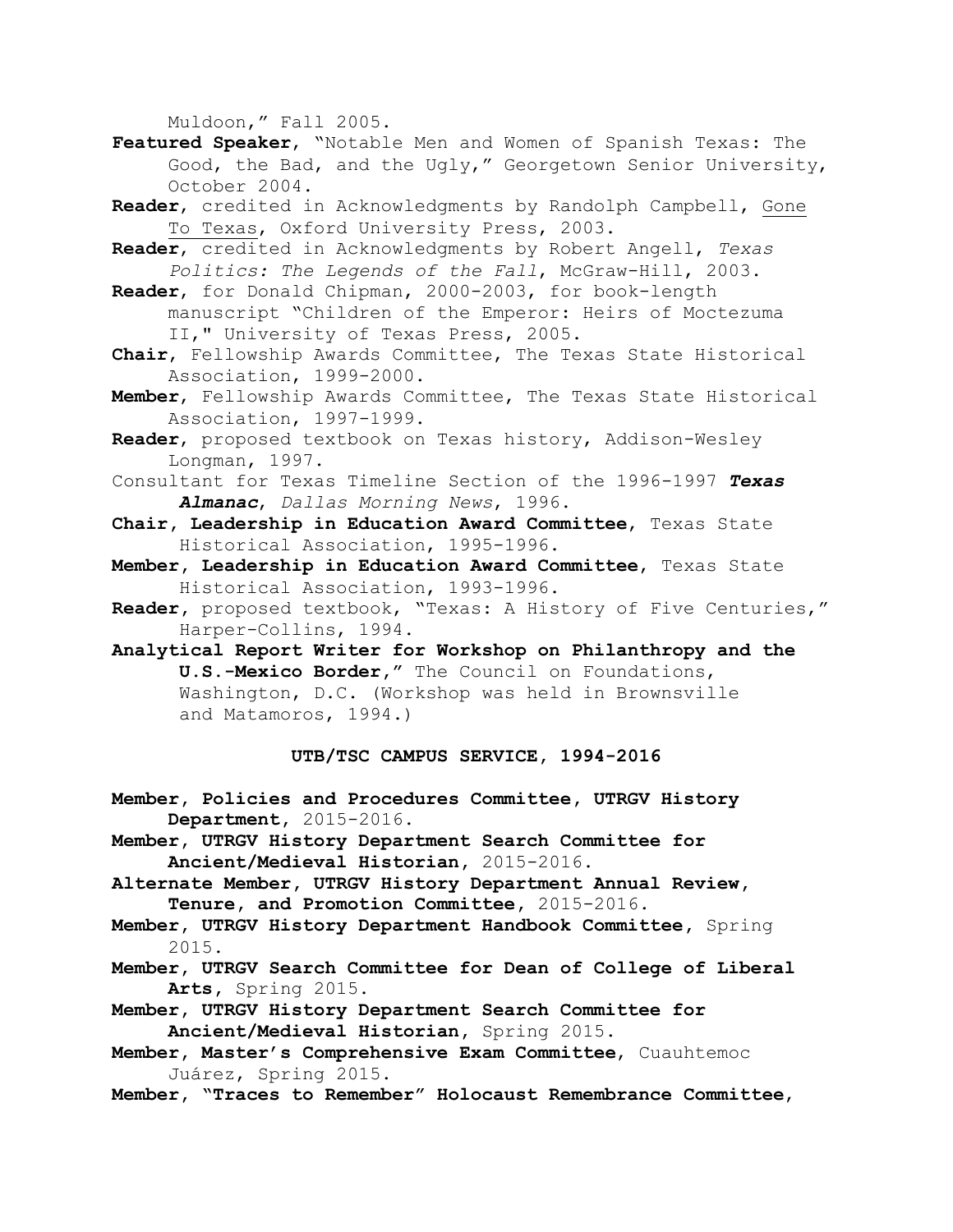2014-2015. (Part of a larger community and international project.)

**Member, College of Liberal Arts Personnel Committee,** 2014-15. **Chair, History Department Personnel Committee,** 2014-2015.

- **Member and Frequent Co-Chair**, **History Department Personnel Committee,** 1993-Spring 2015.
- **Member, History Department Scholarship Committee,** 2012-Spring 2015.
- **Member, History Department Graduate Committee,** 1993-Spring 2015.
- **Member, Master's Comprehensive Exam Committee,** for Elizabeth Fowler, Fall 2014.
- **Member, Search Committee for Dean of Liberal Arts,** 2012-2013.
- **Co-Chair, History Department Personnel Committee**, 2006-2012. **Member, History Department Curriculum Committee,** 1993-1996, 2002-2003, 2011-2012**.**

**Thesis Director and Chair of Thesis Committee**, Olivier Schouteden, 2010-2011. Thesis Title: French-Born Settlers in the Lower Rio Grande Valley, 1821-1900: Immigration, Influence, Integration and Identity.

**Member, College of Liberal Arts Graduation Committee,** 2007. **Secretary, History Department Personnel Committee,** 2005-2006. **Graduate Advisor, History Department**, for all M.A.I.S. graduate,

 students with history as major concentration, 2003-2004. **Undergraduate Advisor, History Department**, 15-48 history majors

each year, 1998-?.

**Member, College of Liberal Arts Graduate Committee,** spring 2004. **Member**, History Department Curriculum Committee, 2002-2003. **Member**, History Department Personnel Committee, 2000-2004.

- 
- **Member**, History Graduate Committee, 1993-present.

**Mentor**, Have provided assistance, expertise, and notes to Jim Mills when teaching upper-level courses, 2002-present. **Speaker, "An Empire for Slavery: Slavery in Texas History,"** 

- Black History Month, Spring 2001.
- **Member, University Committee on Writing Across the Curriculum,** 2000-2001.
- **Member, History Department, Program Review Committee,** 2000-2001. **Member, History Department EXCET Committee,** 2000-2001. **Speaker, "Women of Spanish Texas,"** Hispanic Heritage Month.
- **Panelist, "Hispanic Women's Dilemma: Family or Career,"** Hispanic Heritage Month, October 1999.

**Member, Search Committee for Dean of Liberal Arts**, 1999-2000.

- **Speaker, Learning Assistance Center's Tutor Appreciation Luncheon,** 1999.
- **Member**, Political Science Personnel Committee, 1998-1999.

**Moderator and Speaker, Diversity Session on "The Jewish Community in Brownsville,"** 1998.

**Member, Social Sciences Personnel Committee**, 1997-1998.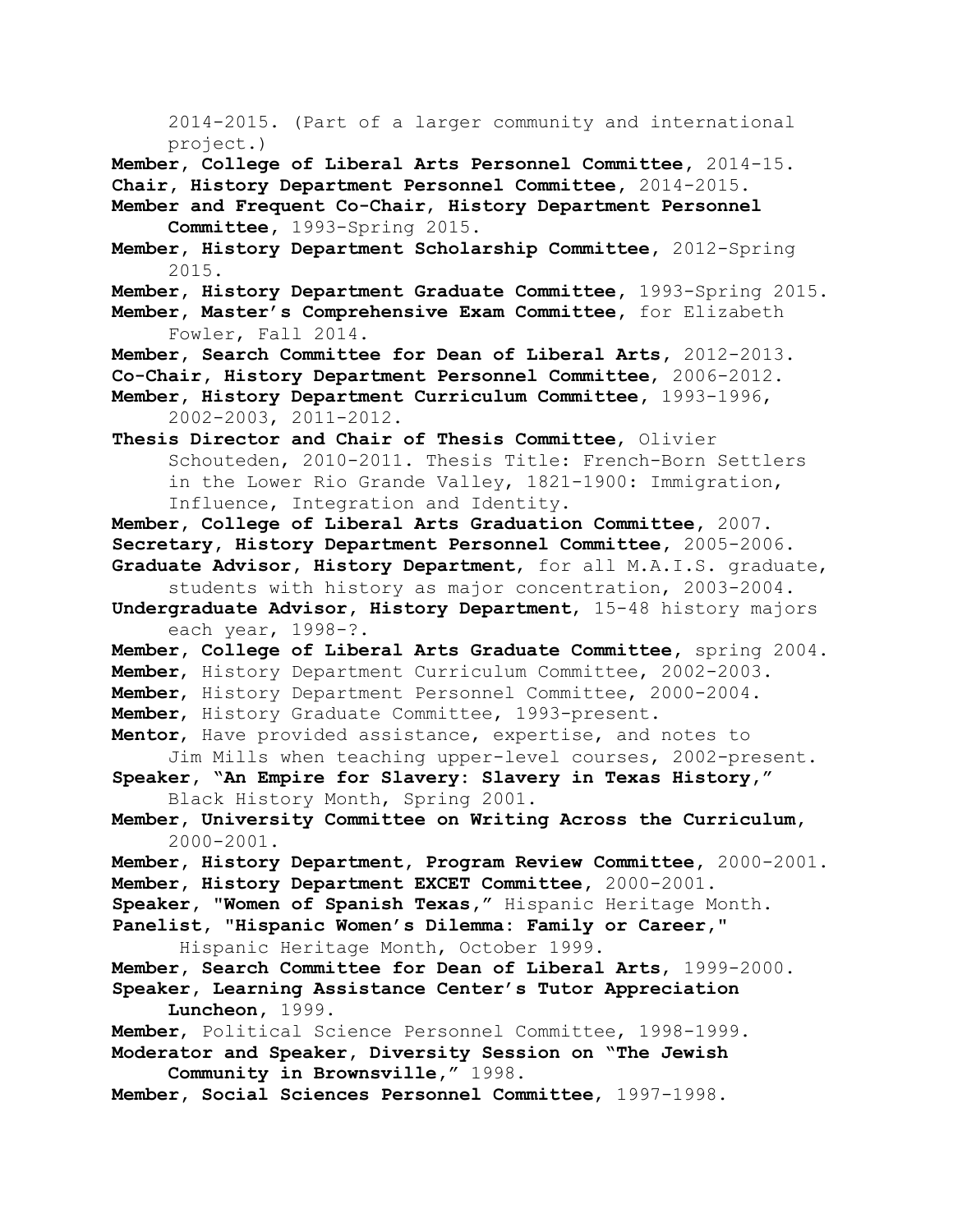- **State Employees Charitable Contribution Campaign Team Leader**, Social Sciences Department, 1997-1998.
- **College of Liberal Arts Representative,** University Graduate Committee, 1995-1997.
- **Elderhostel Lecturer, Topics related to Colonial Mexico and to Spanish Texas,** 1990-1997. (Salary donated to Brownsville Historical Association).

**Participant in UTB/BISD Social Studies Collaborative,** 1995-1997.

**Presenter, Workshop on the Supplemental Instruction Program,** August 1996.

**Member, Search Committee for Dean of Graduate Studies and Sponsored Programs,** 1995-1996.

**OTHER PROFESSIONALLY-RELATED COMMUNITY SERVICE, 1994-2016**

**Interviewed by Ashley Sheng of Sugarland, Texas, on Cabeza de Vaca for National History Day Project**, January 2016 2015. **Consultant on Crypto-Judaism for Mexican Consul,** October, 2014. **Keynote Address, National Honor Society Induction, Brownsville Early College High School**, May 2014.

- **Lead person working with staff of Texas State Historical Association to organize and execute annual Regional Texas Quiz Show for middle school students,** hosted on UTB campus as part of a statewide competition, 2012-2014.
- **Program, "Women and the Law in Spain and Spanish Texas,"** American Association of University Women, Brownsville, February 2011.
- **Program, "Women and the Law in Spain and Spanish Texas,"**  Brownsville Chapter of the Daughters of the American Revolution, October 2010.
- **Unofficial consultant on history of Temple Beth-El and the Jewish Community in Brownsville**, Brownsville, Texas, 1982 present.

**Program and book review, "Jewish Roots in Southern Soil,"** Hadassah Women's Organization, Brownsville, fall 2007.

- **Featured Speaker, "Notable Men and Women of Spanish Texas: The Good, the Bad, and the Ugly,** First Baptist Church of Harlingen, Speakers Series for Senior Citizens, Spring 2006.
- **Speaker, "Antonio López de Santa Anna: Napoleon of the West,"** Brownsville Chapter of Sons of the American Revolution, April 2004.
- **Keynote Speaker,"Notable Women of Spanish Texas,"** Pan-American Round Table I, Pan American Observance Day, April 2001.
- **Program, "Three Marías in Spanish Texas," The Learners' Circle,**  Brownsville, Spring 2001

**Program, "Women of Spanish Texas,"** Brownsville Chapter of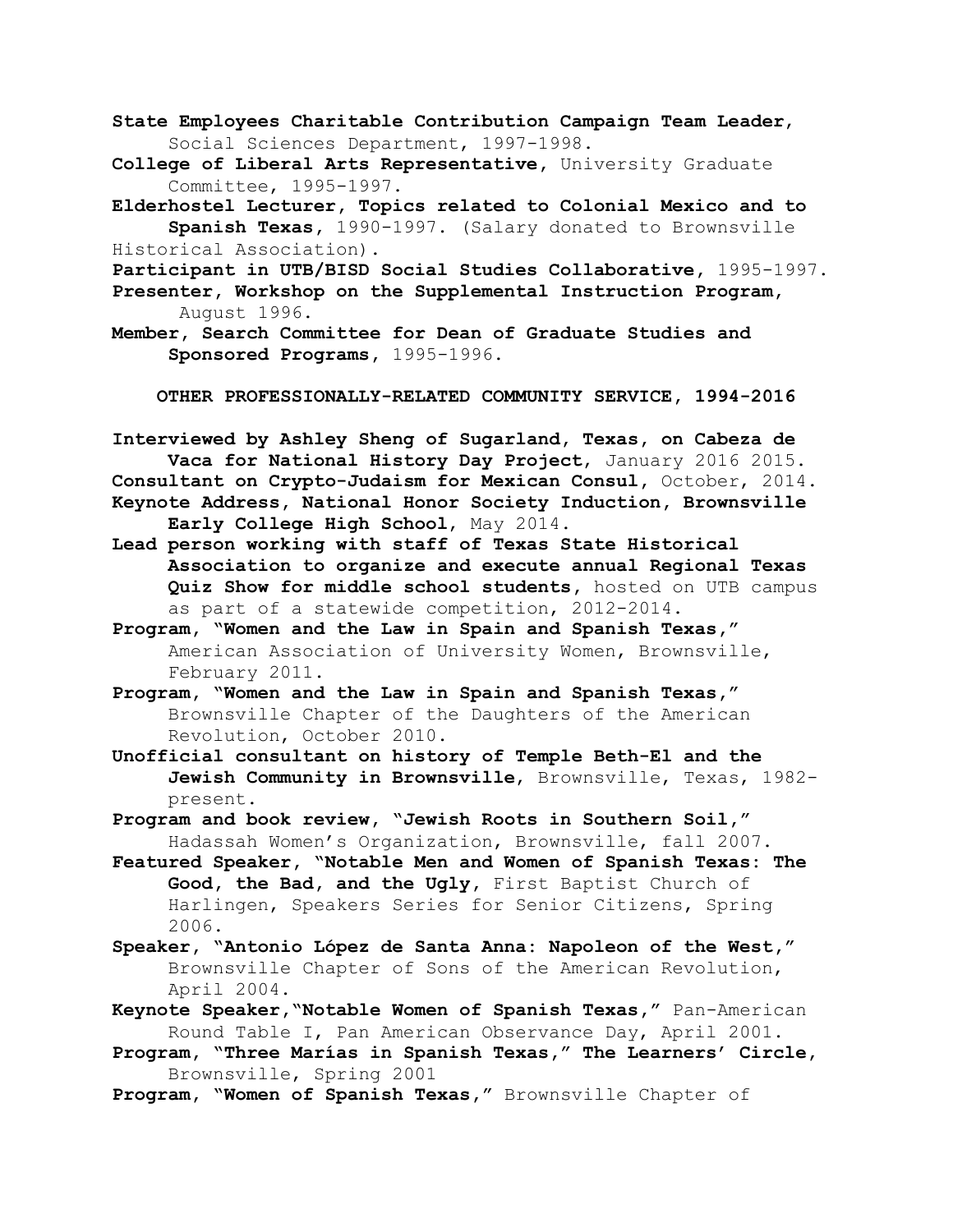Daughters of the American Revolution, October, 2000. **Program, "Notable Women of Spanish Texas,"** Hadassah Women's Organization, Brownsville, November 2000.

**Program, "Notable Men and Women of Spanish Texas,"** Meeting of the Daughters of the American Revolution, October 2000.

- **Program and Book Signing, "***Notable Men and Women of Spanish Texas***,"** Historic Brownsville Museum, February 2000.
- **Book Review and Program, "Judaism in the Works of Faye Kellerman,"** Hadassah Women's Organization and Temple Beth- El, Brownsville, 1997.
- **Speaker, "Christopher Columbus,"** Sixth Grade Gifted and Talented Program, Stell Middle School, 1994.

### **PROFESSIONAL DEVELOPMENT, 1994-2016**

- **Attended Fall Seminar, South Texas Historical Association,** November 2015.
- **Required Training for Tenure and Promotion Committees, "Annual Faculty Evaluations,"** September 8, 2015.
- **Completed all required UTRGV annual compliance training modules**, Fall 2015.
- **Attended two separate training seminars** required of members of UTRGV hiring committees, **including UTRGV ADVANCE Search Committee Training**, Spring 2015.
- **Regularly attended annual meetings of Texas State Historical Association** at various locations around the state, 1994 present.

**Completed all required UTB/TSC annual compliance training.**

- **Attended 2nd Annual Phi Alpha Theta RGV Historical Conference**, UTB, 2011.
- **Attended 1st Annual Phi Alpha Theta RGV Historical Conference,** UTB, February 2010.
- **Attended Texas History Symposium,** University of North Texas, April 2008
- **Participated in Insider Higher Education Audio Conference**, "How to Train and Help Teaching Assistants," UTB, January 2008.
- **Attended "Conference on the Teaching of History,"** sponsored by the American Historical Association and the University of North Texas, September 2004.
- **Attended Ranching Heritage Symposium,** Kingsville, Texas, 2001. **Attended "Seminar on Blackboard,"** UTB/TSC, 2003.
- **Attended "Role Playing in the Classroom Workshop,"** UTB/TSC, 2002.
- **Attended "Faculty Advising Workshop,"** UTB/TSC, 2002.
- **Attended Intermediate Spanish Course for Faculty and Staff**, University of North Texas, summer 2001.
- **Attended "Integrating Library Instruction into the Curriculum**